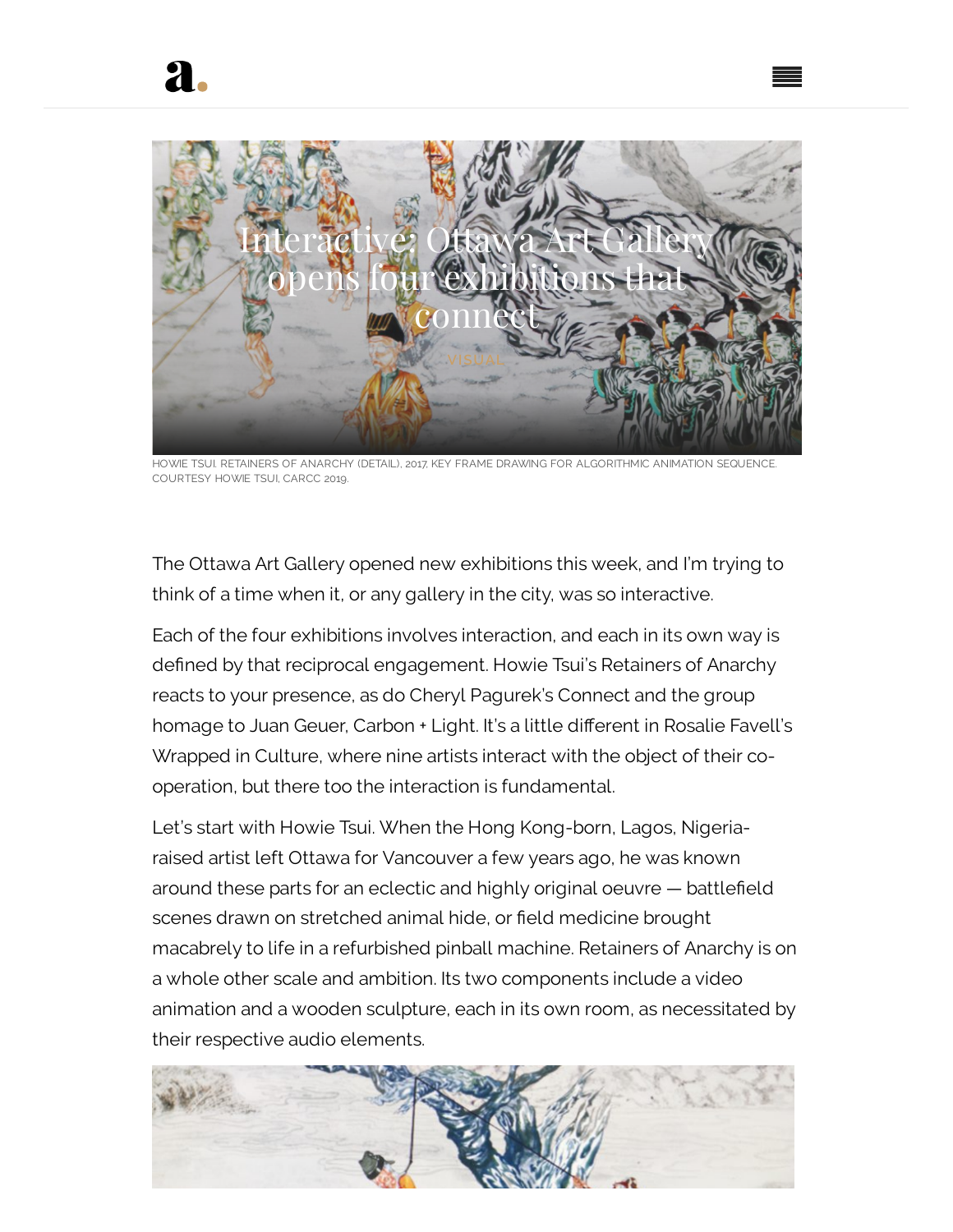

HOWIE TSUI. RETAINERS OF ANARCHY (DETAIL), 2017, KEY FRAME DRAWING FOR ALGORITHMIC ANIMATION SEQUENCE. COURTESY HOWIE TSUI, CARCC 2019.

The video is an animated scroll more than 20 metres in length and perhaps five metres high. Its narrative is inspired by mou hap, a popular (and for many years prohibited) fantasy literature about martial artists who defended chivalry in dark and unstable times. It's set in the very real Kowloon Walled City in Hong Kong, to where practitioners of mou hap were exiled. Though officially lawless, the walled city naturally organized itself, and that relative harmony, and the fantasy world of mou hap, is what attracted Tsui.

The video scroll is so full of life and action that initially it's overwhelming. Everything's in constant motion, even things that seem to be still. A vast bloc of apartments — with the front cut away so you can see inside each unit, like a cross-section of Bruegel's Tower of Babel — moves glacially across the screen.

Outside there's a running battle between an archer on a horse and a masked swordsman flying on a giant bird, a man balances on a bucket and rides the river, while another man kneels with arms tied and periodically gets swarmed by what look like bees, the poor bastard. Things fly through the air — an opened fan zips around like a deadly throwing disc, and a large passenger jet veers crazily close to the city, an allusion to the now-closed Kai Tak Airport. (YouTube it, as the real-life landings beggar belief.)

It's a lot to take in, and you need to sit for a spell and become immersed in the fantastical land — though you're unlikely to see all of it. The video is an essentially endless animation controlled by an algorithm and beamed through five projectors. The perspective zooms in, out, pans constantly and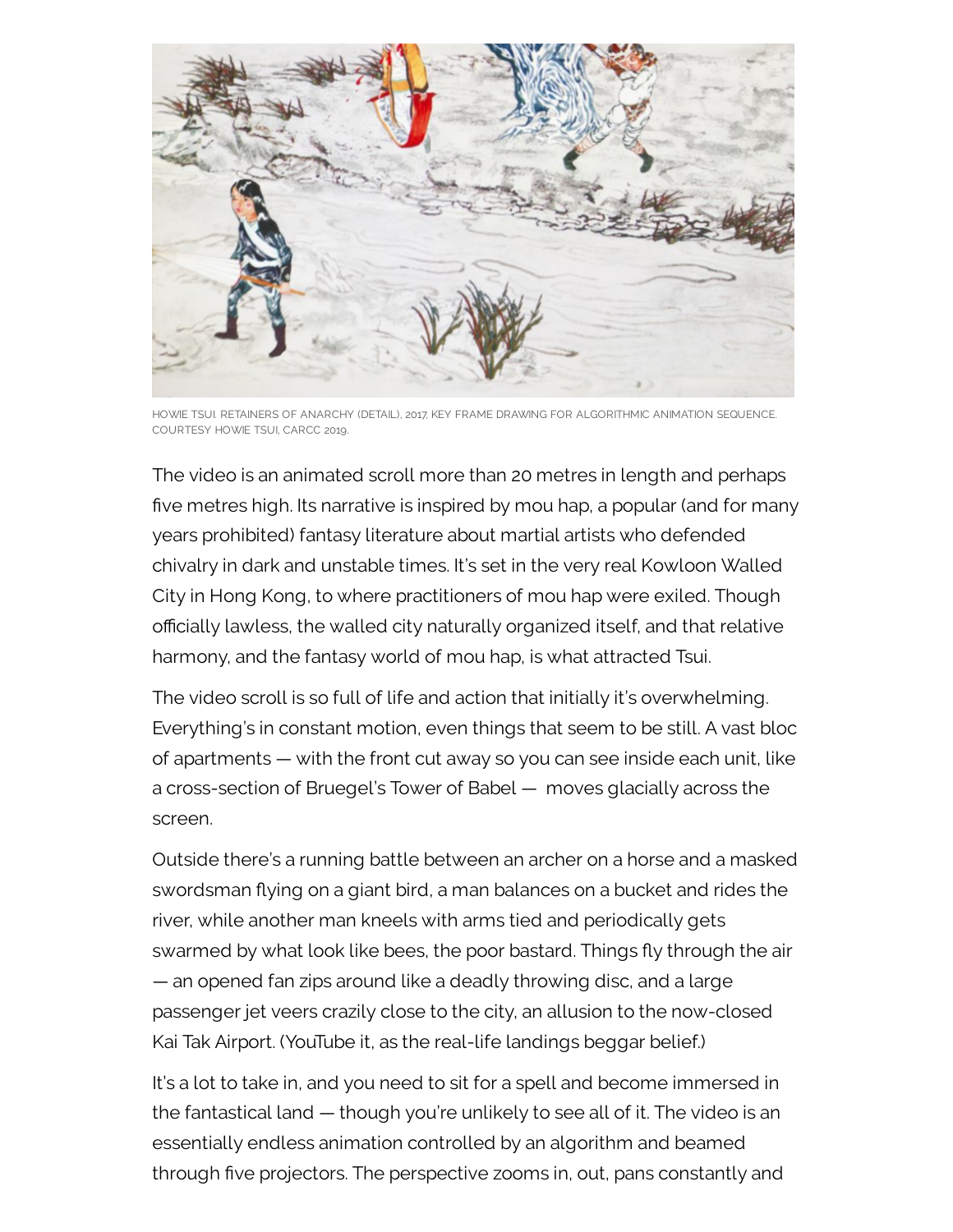seemingly randomly. Like a real city, like a real life, change and motion are constants, even if incrementally so.

In the next room is Tsui's Hei Gung Deviation. It's a muk yan jong, a wooden dummy used in training for Chinese martial arts. It's a stout cut of log, with several smaller protuberances as the limbs or weapons of an assailant. Tsui has burned designs into the wood — animals, hand positions, faces.

The sculpture makes sounds that reference the "wooden fish instruments Buddhists use to maintain rhythm while chanting, and the clacking sound a martial artist produces when training on the dummy."

The audio — sparse and percussive — begins as you approach the sculpture, which has hidden motion sensors, and gets more intense as you get closer. Stop moving and it goes silent, move again and it resumes, cautioning you that it's alert to your presence. I rounded it slowly, as if we were wary combatants, circling to the soundtrack of that simple, earthy beat. I felt pulled into the sculpture's orbit, drawn by its gravity. I felt like I'd have to ght it. I could have remained there — circling, circling — all day long, until I wore a track in the floorboards.



CHERYL PAGUREK, CONNECT, 2016-ONGOING, INTERACTIVE VIDEO AND AUDIO INSTALLATION. COURTESY OTTAWA ART GALLERY

In the next room, Cheryl Pagurek's Connect also senses your presence and is unsettling in a different way. Walk into the darkness and stand before a video screen that flashes with news-feed imagery  $-$  stock market updates,